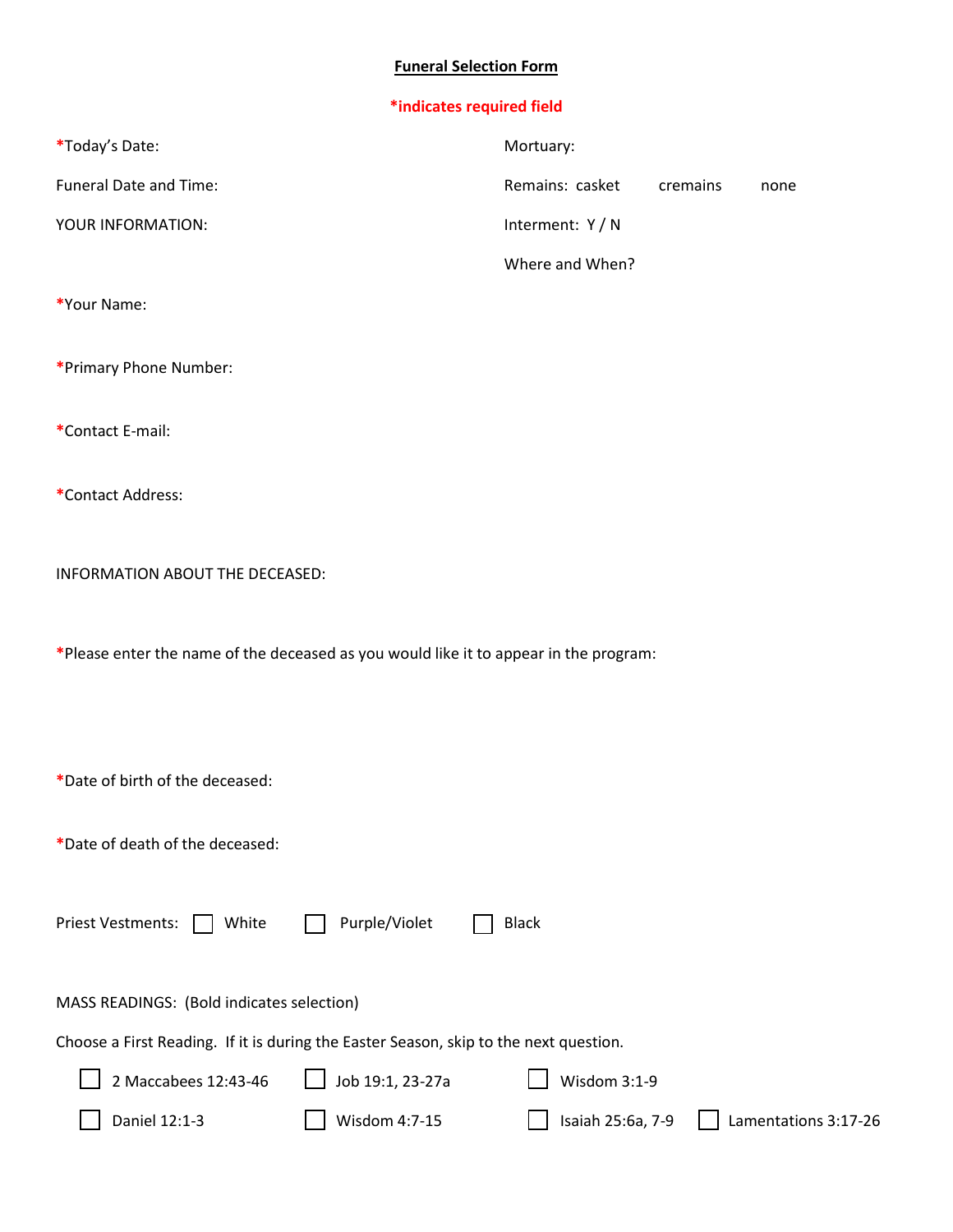| If it is during the Easter Season, the First Reading MUST BE CHOSEN from the following:                     |                        |                         |
|-------------------------------------------------------------------------------------------------------------|------------------------|-------------------------|
| Acts 10:34-43                                                                                               | Revelation 14:13       | Revelation 20:11-21:1   |
| Revelation 21:1-5a, 6b-7                                                                                    |                        |                         |
|                                                                                                             |                        |                         |
| *Choose ONE Second Reading:                                                                                 |                        |                         |
| Romans 5:5-11                                                                                               | Romans 5:17-21         | Romans 6:3-9            |
| Romans 8:14-23                                                                                              | Romans 8:31b-35, 37-39 | Romans 14:7-9, 10c-12   |
| 1 Corinthians 15:20-28                                                                                      | 1 Corinthians 15:51-57 | 2 Corinthians 4:14-5:1  |
| 2 Corinthians 5:1, 6-10                                                                                     | Philippians 3:20-21    | 1 Thessalonians 4:13-18 |
| 2 Timothy 2:8-13                                                                                            | 1 John 3:1-2           | 1 John 3:14-16          |
| *Choose ONE Gospel Reading: (Please note, if Fr. Erik Richtsteig is celebrating, he will choose the Gospel) |                        |                         |
| Matthew 5:1-12a                                                                                             | Matthew 11:25-30       | Matthew 25:1-13         |
| Matthew 25:31-46                                                                                            | Mark 15:33-39, 16:1-6  | Luke 23:33, 39-43       |
| Luke 23:44-46, 50, 52-53; 24:1-6a                                                                           | $\Box$ Luke 7:11-17    | Luke 12:35-40           |
| Luke 24:13-35                                                                                               |                        |                         |
| John 5:24-29                                                                                                | John 6:37-40           | John 6:51-58            |
| John 11:17-27                                                                                               | John 11:32-45          | John 12:23-28           |
| John 14:1-6                                                                                                 | John 17:24-26          | John 19:17-28, 25-39    |
|                                                                                                             |                        |                         |

The First and Second Readings may be read by any practicing Catholic. A practicing Christian may read them if approved by pastor. If you have someone who is qualified and willing to read, please enter the name below. The Gospel is always read by the Priest or Deacon.

| MUSIC SELECTIONS - PICK ONE FOR EACH PART OF MASS: (Bold indicates selection) |
|-------------------------------------------------------------------------------|
|                                                                               |
| $\Box$ All Creatures of Our God and King                                      |
| The King of Love My Shepherd Is                                               |
| How Great Thou Art                                                            |
|                                                                               |